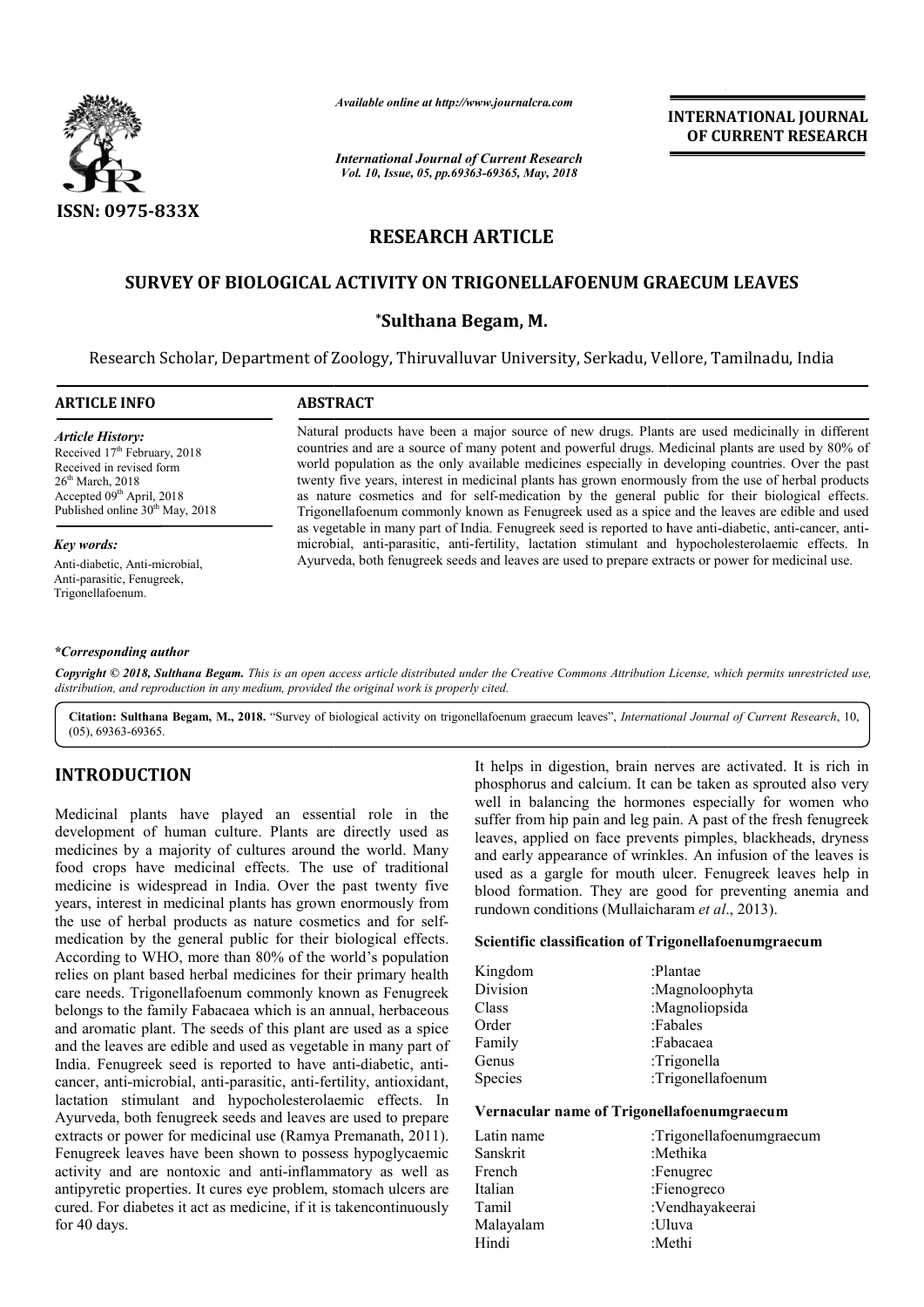## **Nutritional Values of Fenugreek**

Fenugreek leaves (per 100g of edible portion) contain the following nutrients (Ramasastri, 1989):

| Carbohydrates | :60g       |
|---------------|------------|
| Protein       | :4.4g      |
| Fat           | :9 $g$     |
| Minerals      | :1.5 $g$   |
| Calcium       | :395 $mg$  |
| Phosphorus    | :51 $mg$   |
| Iron          | :1.93 $mg$ |
| Total energy  | :49kcal    |



**Related work:** In the past, different researchers discussed various biological activities relevant to Trigonellafoenumgraecum (Fenugreek).

**Anti-diabetic potential of Fenugreek:** Anti-diabetic potential of Fenugreek may increase the number of insulin receptors in red blood cells and improve glucose utilization in peripheral tissues, thus demonstrating potential anti-diabetes effects both in the pancreas and other sites. The amino acid 4 hydroxyisoleucine, contained in the seeds also directly stimulates insulin secretion. Therefore conclude that 4 hydroxyisoleucine insulin tropic activity might at least in part, account for fenugreek seeds anti-diabetic properties (Mullaicharam *et al*., 2013).

**Anti-nociceptive effects:** There are some reports concerning the anti-nociceptive effects of the plant Trigonellafoenumgraecum in Indian traditional medicine. Because of the side effects of non-steroidal anti-inflammatory and anti-nociceptive drugs, and in search for more potent and less harmful compounds, study of the anti-nociceptive effects of Trigonellafoenumgraecum leaves by using tail-flick and formalin tests were carried out. The extract produced significant increase in the tail-flick latency. Hence conclude that the extract of Trigonellafoenumgraecum leaves produces anti-nociceptive effects through central and peripheral mechanisms (Mullaicharam *et al*., 2013).

Anti-plasmodial activity: Developing countries, where malaria is one of the most prevalent disease, still really on traditional medicine as a source for the treatment of this disease. The active principle was extracted out in different solvent systems to assess the anti-plasmodial potential, with an aim that they can further be utilized to formulate drugs. In vitro anti-plasmodial assay of the extracted fractions of fenugreek leaves was carried out using laboratory adapted chlorquine sensitive and resistant plasmodium falciparum isolates. Schizont maturation inhibition assay was adopted to analyze the anti-plasmodial potential of the extracts (Mullaicharam *et al*., 2013).

**Phytochemicals in Trigonellafoenumgraecum:** Green leafy vegetables are immense source of phytochemicals, which are interesting sources of dietary fibers. Trigonellafoenumgraecum have considerable amount of flavonoids, alkaloids, saponins, quinines, terpenoids, sterols, phenol, and tannins. On the contrary some of the biochemical constituents like carbohydrates, proteins, carotenoids, and chlorophyll in which revealed its most significant presence (Srinivasan *et al*., 2014).

**Anti-fungal activity:** Fenugreek has been reported since ancient times to have antifungal activity against various dermatophytes. The three dermatophytes differed significantly with regards to their susceptibility to the particular plant extract respectively. Trigonellafoenum can be used to treat the infections against the dermatophytes. It can be incorporated in various ointments, gels, solutions, creams to treat mycosis or dermatophytosis (Gandhi, 2006).

#### **Conclusion**

In real-life environment, Medicinal plants are used 80% of the world population as only the available medicines. In this paper, Fenugreek leaves have been shown to possess hypoglycaemic activity for diabetes it act as medicine, if it is taken continuously for 40 days. We discussed how Trigonellafoenumgraecum have considerable amount of phytochemicals like flavonoids, alkaloids, saponins, quinines, terpenoids, sterols, phenol, etc. and we also outline the nutritional values of fenugreek. We review the anti-plasmodial and anti-fungal activity which can be incorporated in various ointments, gels, solutions, creams to treat mycosis or dermatophytosis. We also study the anti-nociceptive effects of Trigonellafoenumgraecum leaves. Hence Fenugreek is reported to have anti-diabetic, anti-cancer, anti-microbial, antiparasitic, anti-fertility, antioxidant, and lactation stimulant and hypocholesterolaemic effects.

# **REFERENCES**

- Abdel-Barry, J.A., Abdel-Hassan, I.A., Jawad, A.M. 1997. Hypoglycemic effect of aqueous extract of the leaves of Trigonellafoenumgraecum in healthy volunteers. *East Mediterr Health J.*
- Ahmadiani A., Javan M., Barat E., Kamalinejad M. 1997. Anti inflammatory and antipyretic effects of Trigonellafoenumgraecum leaves extract in the rat. *Journal of Ethnopharmacol.* 58(2): 125-129.
- Gandhi, Adarsh S. 2006. In vitro determination of anti-fungal activity of Trigonellafoenumgraecum against C.albicans and T. rubrum.
- Mullaicharam AR, GeetaliDeori, and Uma Maheswari R. *Research journal of Pharmaceutical, Biological and Chemical Sciences.* Medicinal Values of Fenugreek- A Review. ISSN: 0975-8585.March.2013.Volume 4.Page No. 1304.
- Ramasastri, B.V., C. Gopalan and S.C. Balasubramaniyam. 1989. Nutritive value of Indian food. National institute of nutrition, ICMR Hydrabad
- Ramya Premanath, J. Sudisha, N. Lakshmidevi and S.M. Aradhya. 2011. Antibacterial and antioxidant activities of